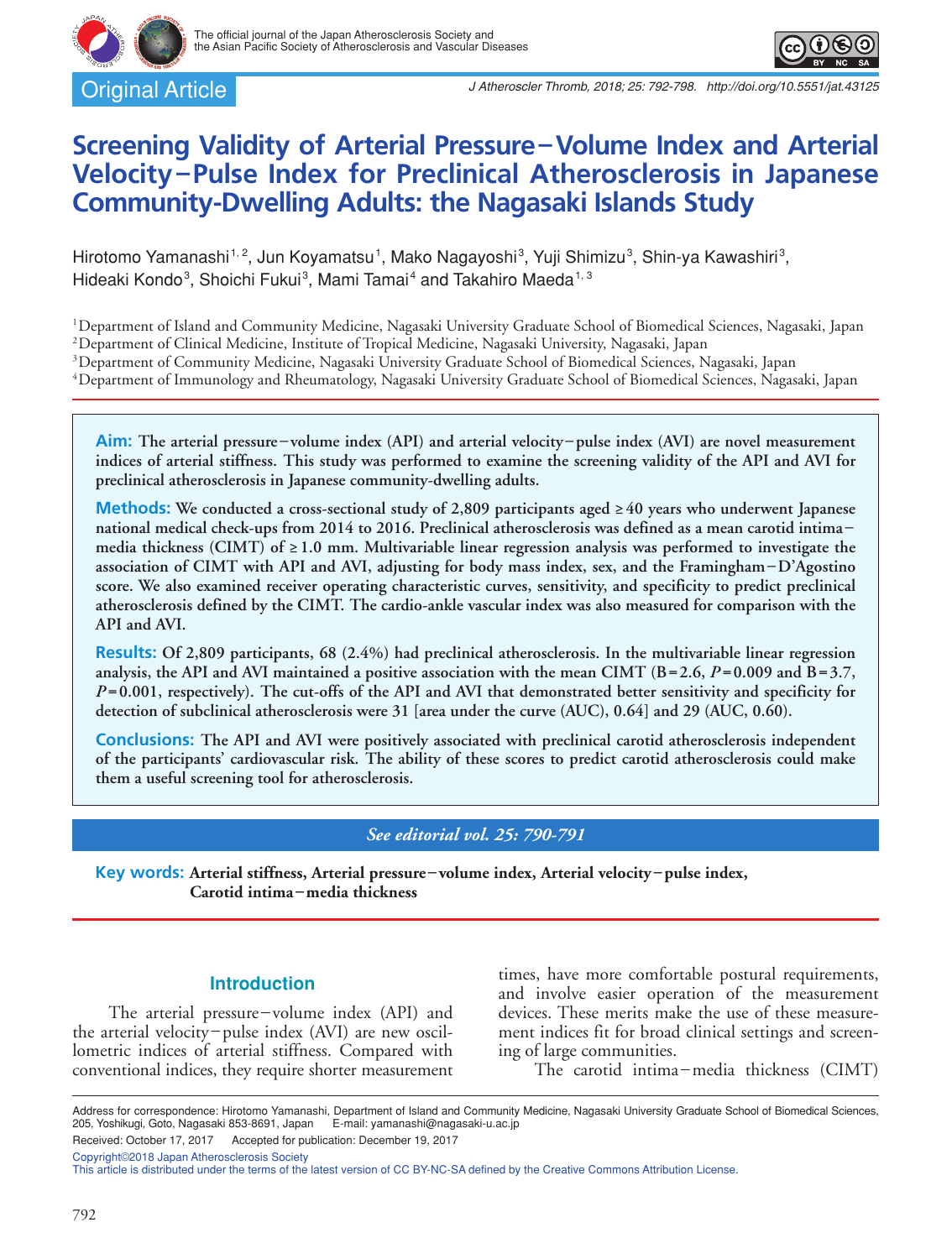measured by high-resolution B-mode ultrasound is a widely accepted method of assessing atherosclerosis<sup>1)</sup>. An increased CIMT is a potent predictor of future cardiovascular and cerebrovascular events<sup>2-6)</sup>. However, several methodological weaknesses must be considered when measuring the CIMT, such as the definition of carotid plaques, the choice of measurement sites, and assessment of the maximum or minimum  $CIMT<sup>1</sup>$ .

The cardio-ankle vascular index (CAVI) and brachial-ankle pulse wave velocity are also measures of the overall arterial stiffness from the origin of the aorta to the ankle and can be used to estimate the risk of atherosclerosis<sup> $7-9$ </sup>. In a prospective cohort of Japanese outpatients with metabolic disorders, the CAVI was an independent predictor of future cardiovascular events<sup>8)</sup>. In a cross-sectional study of a Korean middle-aged population, arterial stiffness as measured by the brachial-ankle pulse wave velocity was associated with composite preclinical atherosclerosis<sup>9)</sup>.

Previous studies have revealed the clinical significance of these indices 10-13) and the correlation of the API and AVI with the CIMT or CAVI in healthy Japanese adults<sup>14)</sup>. However, the screening validity of these indices for preclinical atherosclerosis has not been investigated.

## **Aim**

The aim of this study was to evaluate the screening validity of the API and AVI for preclinical atherosclerosis in Japanese community-dwelling adults.

## **Methods**

## **Study Setting and Participants**

The Nagasaki Islands Study was a prospective cohort study performed in Goto city of the western islands of Japan. The participants were recruited upon medical check-ups, and members of the general population aged ≥40 years living in Goto city were targeted for enrollment. The recruitment process has been described elsewhere<sup>15)</sup>. We enrolled  $\overline{3,517}$  participants (1,355 men and 2,162 women) from 2014 to 2016. Of the 3,517 participants, we excluded those with an apparent past or present history of stroke  $(n=137)$ or ischemic heart disease (*n* =221). We also excluded those with missing data regarding their medical history  $(n=3)$ , smoking status  $(n=5)$ , API and AVI  $(n=$ 146), CIMT  $(n=6)$ , and cholesterol profile  $(n=200)$ . In total, 2,809 participants with a mean age of 69.5 years (standard deviation, 9.6 years; range, 40–94 years) were evaluated.

The protocol for the Nagasaki Islands Study was approved by the Ethics Committee for the Use of Humans of Nagasaki University (project registration number: 14051404; Nagasaki, Japan). Written informed consent was obtained from all participants.

## **Data Collection and Laboratory Measurements**

Body weight and height were measured with an automatic body composition analyzer (BF-220; Tanita, Tokyo, Japan) at the time of blood drawing, and the body mass index (BMI) was then calculated. Abdominal circumference was measured with an inelastic measuring tape placed over the skin at the level of the umbilical point. Trained medical technologists measured the API, AVI, systolic blood pressure, and diastolic blood pressure at rest using cuff oscillometry with a PASESA AVE-1500 (Shisei Datum, Tokyo, Japan). The cuff was wrapped around one side of the upper arm of seated participants<sup>10</sup>. Blood samples were obtained. After coagulation, each blood sample was centrifuged and the serum separated. The serum levels of low-density lipoprotein cholesterol, high-density lipoprotein cholesterol, triglycerides, creatinine, and glycated hemoglobin were measured using standard laboratory procedures. Trained interviewers obtained information on the participants' smoking status, alcohol intake, medical history, and use of antihypertensive agents, hypoglycemic agents, and lipid-lowing drugs. The smoking status and drinking status were categorized as "never," "ex," or "current." The risk of atherosclerotic disease was estimated using the risk equation (D'Agostino scale) based on the Framingham study<sup>16)</sup>. The D'Agostino scale includes age, total cholesterol, high-density lipoprotein cholesterol, and systolic blood pressure as quantitative variables and sex, drug treatment for hypertension, smoking, and a history of diabetes mellitus as dichotomous variables.

## **Measurements of CIMT and CAVI**

Research doctors or laboratory technicians measured the CIMT by ultrasonographic examination of the left and right carotid arteries using a LOGIQ Book XP with a 10-MHz transducer (GE Healthcare, Milwaukee, WI, USA) that was programmed with the CIMT measurement software Intimascope (Cross Media Ltd., Tokyo, Japan)<sup>17</sup>. The protocol used in this study has been described in detail elsewhere<sup>18)</sup>. The mean CIMT was calculated as the mean of the right and left CIMT measurements with carotid plaque excluded. Preclinical atherosclerosis was defined as a mean CIMT of  $\geq 1.0$  mm<sup>2, 3)</sup>.

The CAVI was recorded using a VaSera 1500 device (Fukuda Denshi, Tokyo, Japan) with the participant resting in the supine position. The CAVI measurement integrates cardiovascular elasticity derived from the aorta to the ankle pulse velocity through an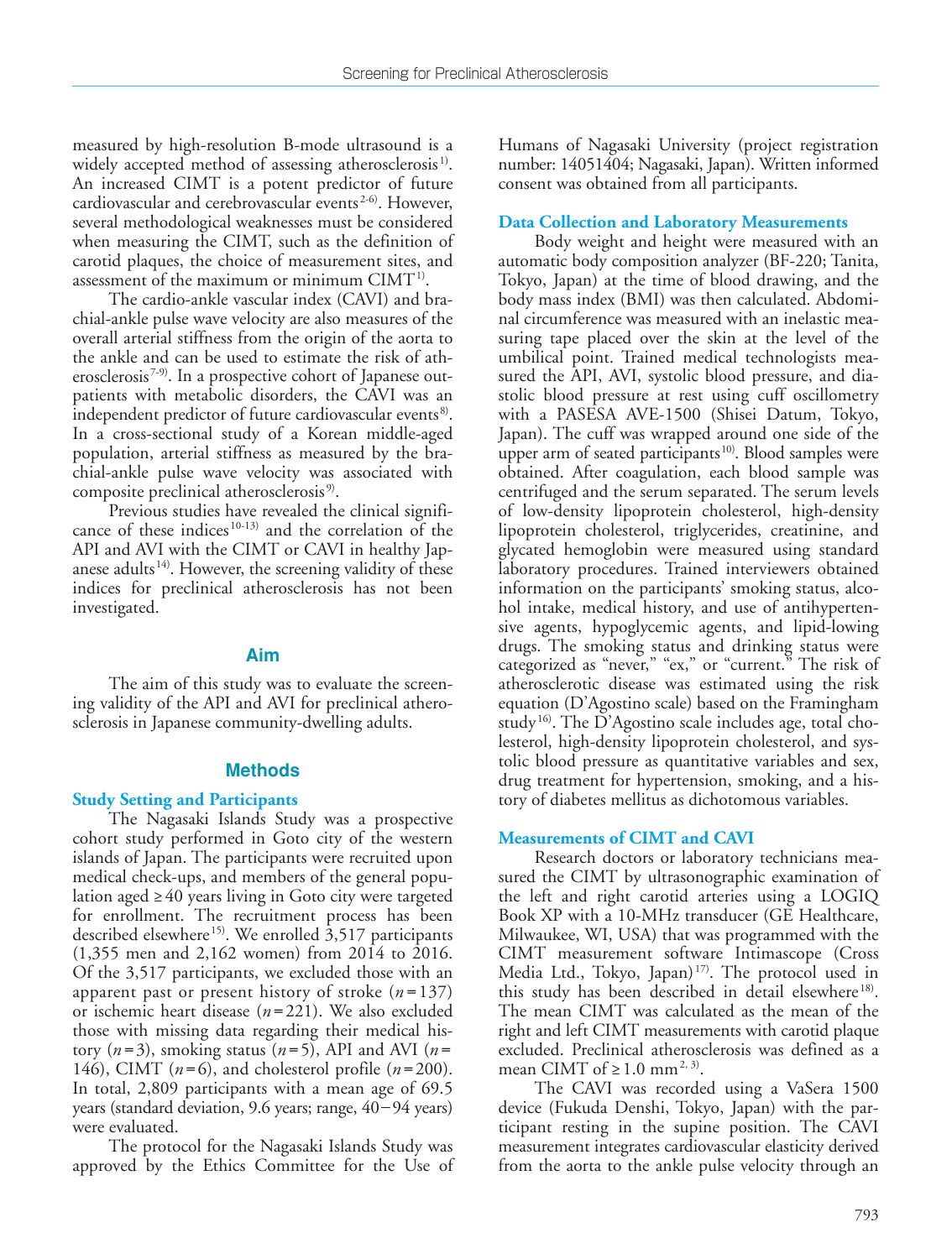oscillometric method, and it is used as an accurate measure of vascular stiffness that does not depend on blood pressure at the time of measurement<sup>19)</sup>. The averages of the right and left CAVI were used for analysis. (The CAVI was only available in subsample of 1,753 participants because the measurement sites were restricted at the time of the medical check-ups.)

#### **Statistical Analyses**

We calculated correlation coefficients between the API or AVI and atherosclerosis risk factors as continuous variables. Simple and multivariable linear regression analysis was performed to investigate the association between the CIMT and API, AVI, or CAVI. The Framingham–D'Agostino score, sex, height, and BMI were included in the adjustment model<sup>20)</sup>. We examined receiver operating characteristic curves, sensitivity, and specificity to predict preclinical atherosclerosis

**Table 1.** Characteristics of the study participants (*n*=2,809)

| Characteristics                             | Total            |
|---------------------------------------------|------------------|
| Age (years)                                 | $69.5 \pm 9.6$   |
| Women                                       | 1,733 (61.7)     |
| Height (cm)                                 | $155.5 \pm 9.0$  |
| Body mass index $(kg/m2)$                   | $23.2 \pm 3.4$   |
| Abdominal circumference (cm)                | $84.1 \pm 9.3$   |
| Systolic blood pressure (mmHg)              | $136.9 \pm 19.8$ |
| Diastolic blood pressure (mmHg)             | $75.8 \pm 11.5$  |
| Pulse pressure (mmHg)                       | $61.2 \pm 17.4$  |
| Hemoglobin A1c (%)                          | $5.7 \pm 0.6$    |
| Total cholesterol (mg/dL)                   | $201.4 \pm 33.9$ |
| LDL cholesterol (mg/dL)                     | $120.1 \pm 29.1$ |
| HDL cholesterol (mg/dL)                     | $59.9 \pm 14.5$  |
| Triglycerides (mg/dL)                       | $106.8 \pm 66.2$ |
| Mean CIMT (mm)                              | $0.70 \pm 0.14$  |
| Mean $CIMT > 1.0$ mm                        | 68 (2.4)         |
| Maximum carotid intima-media thickness (mm) | $0.87 \pm 0.18$  |
| CAVI score <sup>§</sup>                     | $8.41 \pm 1.19$  |
| Hypertension                                | 1,775 (63.2)     |
| Antihypertensive Drug Use                   | 1,168 (41.6)     |
| Diabetes mellitus                           | 284 (10.1)       |
| Antidiabetic Drug Use                       | 184 (6.6)        |
| Dyslipidemia                                | 1,435(51.1)      |
| Lipid Lowering Drug Use                     | 527 (18.8)       |
| <b>Current Smoker</b>                       | 268(9.5)         |
| Framingham-D'Agostino                       | $14.5 \pm 4.5$   |
| API                                         | $30.7 \pm 8.1$   |
| <b>AVI</b>                                  | $27.6 \pm 8.8$   |

Data are presented as mean  $\pm$  standard deviation or n (%).

API, arterial pressure–volume index; AVI, arterial velocity–pulse index; CIMT, carotid intima–media thickness; CAVI, cardio-ankle vascular index; LDL, low-density lipoprotein; HDL, high-density lipoprotein. §For data on CAVI: *n* =1,753.

as defined by the CIMT. All *P*-values for statistical tests were two-tailed, and *P*<0.05 was considered significant. All statistical analyses were carried out using STATA v14 (StataCorp, College Station, TX, USA).

#### **Results**

**Table 1** shows the characteristics of the study participants. The mean API, AVI, and CAVI were 30.7, 27.6, and 8.41, respectively. A total of 2.4% of the participants had a mean CIMT of  $\geq 1.0$  mm.

The API was positively correlated with age, male sex, BMI, abdominal circumference, systolic blood pressure, pulse pressure, glycated hemoglobin, mean CIMT, maximum CIMT, CAVI, and the Framingham–D'Agostino score and negatively correlated with height (**Table 2**). The AVI was positively correlated with age, male sex, systolic and diastolic blood pressure, pulse pressure, mean CIMT, maximum CIMT, CAVI, and the Framingham–D'Agostino score but negatively correlated with height, BMI, abdominal circumference, and triglycerides.

In the multivariable linear regression analysis, the vascular structure and function parameters (API, AVI, and CAVI) maintained a positive association with the mean CIMT (B=2.4, *P* =0.017; B=3.2, *P* =0.004; and B=1.3, *P*<0.001, respectively) after adjusting for BMI, sex, height, and the Framingham–D'Agostino score (**Table 3**).

Like the mean CIMT, these indices also maintained a positive association with the maximum CIMT  $(B=1.6, P=0.037; B=2.4, P=0.004;$  and  $B=0.8, P<$ 0.001, respectively) even after adjustments.

The cut-offs of the API, AVI, and CAVI that demonstrated better sensitivity and specificity for detection of subclinical atherosclerosis as defined by a mean CIMT of  $\geq 1.0$  mm were 31 [sensitivity, 0.67; specificity, 0.54; area under the curve (AUC), 0.64], 29 (sensitivity, 0.67; specificity, 0.54; AUC, 0.60), and 8.9 (sensitivity, 0.72; specificity, 0.68; AUC, 0.71), respectively (**Fig.1**).

#### **Discussion**

The present study is the first to evaluate the relationships of the API and AVI with preclinical atherosclerosis as defined by the CIMT in Japanese healthy adults. The API and AVI were positively associated with the mean CIMT, independent of the participants' cardiovascular risk. The cut-offs of the API and AVI that were more sensitive and specific for predicting preclinical atherosclerosis with a mean CIMT of ≥1.0 mm were 31 and 29, respectively.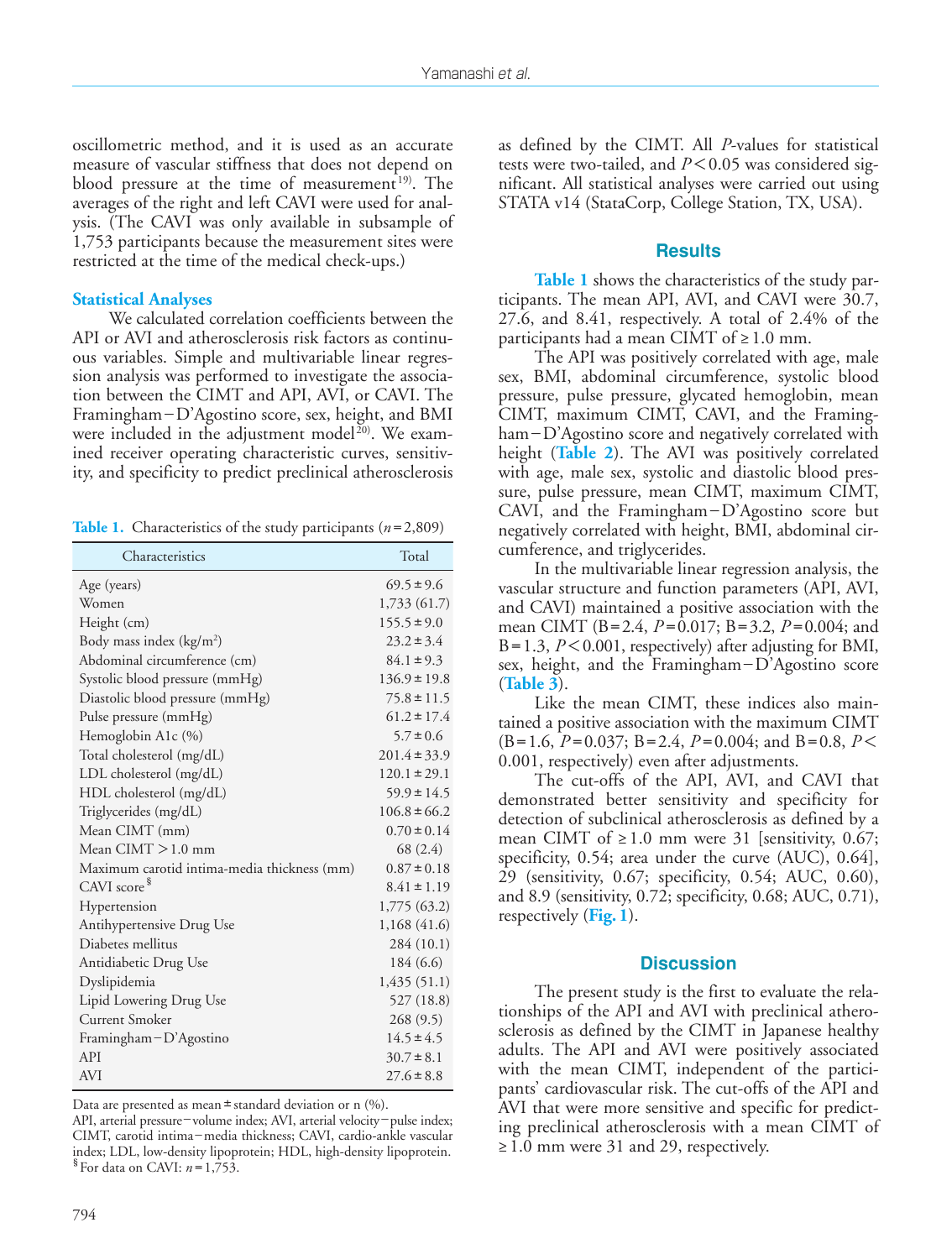|                                    | API        | <b>AVI</b> |
|------------------------------------|------------|------------|
| API                                |            | $0.26**$   |
| Age (years)                        | $0.33***$  | $0.37***$  |
| Sex (women)                        | $0.17***$  | $0.13***$  |
| Height (cm)                        | $-0.26$ ** | $-0.27***$ |
| Body mass index $(kg/m2)$          | $0.14***$  | $-0.10**$  |
| Abdominal circumference (cm)       | $0.12***$  | $-0.07***$ |
| Systolic blood pressure (mmHg)     | $0.65***$  | $0.55***$  |
| Diastolic blood pressure (mmHg)    | $-0.02$    | $0.17***$  |
| Pulse pressure (mmHg)              | $0.75***$  | $0.51***$  |
| Hemoglobin A1c (%)                 | $0.06*$    | $-0.01$    |
| Total cholesterol (mg/dL)          | 0.00       | $-0.02$    |
| LDL cholesterol (mg/dL)            | 0.01       | $-0.01$    |
| HDL cholesterol (mg/dL)            | $-0.03$    | 0.02       |
| Triglycerides (mg/dL)              | 0.03       | $-0.06*$   |
| Mean CIMT (mm)                     | $0.19***$  | $0.19***$  |
| Maximum CIMT (mm)                  | $0.18***$  | $0.18***$  |
| CAVI score <sup>§</sup>            | $0.22***$  | $0.24***$  |
| Framingham – D'Agostino (dagscore) | $0.46***$  | $0.39***$  |

**Table 2.** Bivariate correlation of API or AVI with other variables

API, arterial pressure–volume index; AVI, arterial velocity–pulse index; CIMT, carotid intima– media thickness; CAVI, cardio-ankle vascular index; LDL, low-density lipoprotein; HDL, highdensity lipoprotein.<br>  ${}^8$  For data on CAVI:  $n = 1,753$ .

 $*$ <sup>\*</sup> $P$ <0.001,  $*$ *P*<0.05

**Table 3.** Linear regression analysis of the association between CIMT and API, AVI, or CAVI

|              | API             |               | <b>AVI</b>      |         | <b>CAVI</b>   |                  |
|--------------|-----------------|---------------|-----------------|---------|---------------|------------------|
|              | B (95% CI)      | $\mathcal{P}$ | B (95% CI)      | P       | B (95% CI)    | $\boldsymbol{P}$ |
| Mean CIMT    |                 |               |                 |         |               |                  |
| Crude        | 10.9(8.7, 13.0) | < 0.001       | 11.9(9.6, 14.2) | < 0.001 | 2.9(2.5, 3.3) | < 0.001          |
| Adjusted     | 2.4(0.4, 4.3)   | 0.017         | 3.2(1.0, 5.4)   | 0.004   | 1.3(0.9, 1.7) | < 0.001          |
| Maximum CIMT |                 |               |                 |         |               |                  |
| Crude        | 7.8(6.2, 9.4)   | < 0.001       | 8.7(7.0, 10.5)  | < 0.001 | 1.9(1.6, 2.2) | < 0.001          |
| Adjusted     | 1.6(0.1, 3.0)   | 0.037         | 2.4(0.8, 4.1)   | 0.004   | 0.8(0.6, 1.1) | < 0.001          |

API, arterial pressure– volume index; AVI, arterial velocity–pulse index; CIMT, carotid intima–media thickness; CAVI, cardio-ankle vascular index.  $n=1,753$ .

Adjusted by Framingham–D'Agostino score, sex, height, and body mass index.

## **Screening Validity of API and AVI for Preclinical Atherosclerosis Compared with CAVI**

In our previous study, we suggested using the CAVI as a screening tool for atherosclerosis based on our findings in a general population of 1,014 adults. Several other reports have also shown that the CIMT is positively correlated with the CAVI in patients with hypertension<sup>21)</sup> and coronary artery disease<sup>22)</sup>. In the current study, we investigated the validity of the API and AVI in screening for preclinical atherosclerosis as defined by a mean CIMT of  $\geq 1.0$  mm.

Although the API and AVI had a lower AUC, sensitivity, and specificity than the CAVI, evaluation is simple and convenient, can be performed in the sitting position, and takes less time. These merits made the API and AVI fit for use in screening preclinical atherosclerosis in broad clinical and public health settings.

#### **Association between API and CIMT**

An observational study of consecutive Japanese patients who underwent coronary angiography showed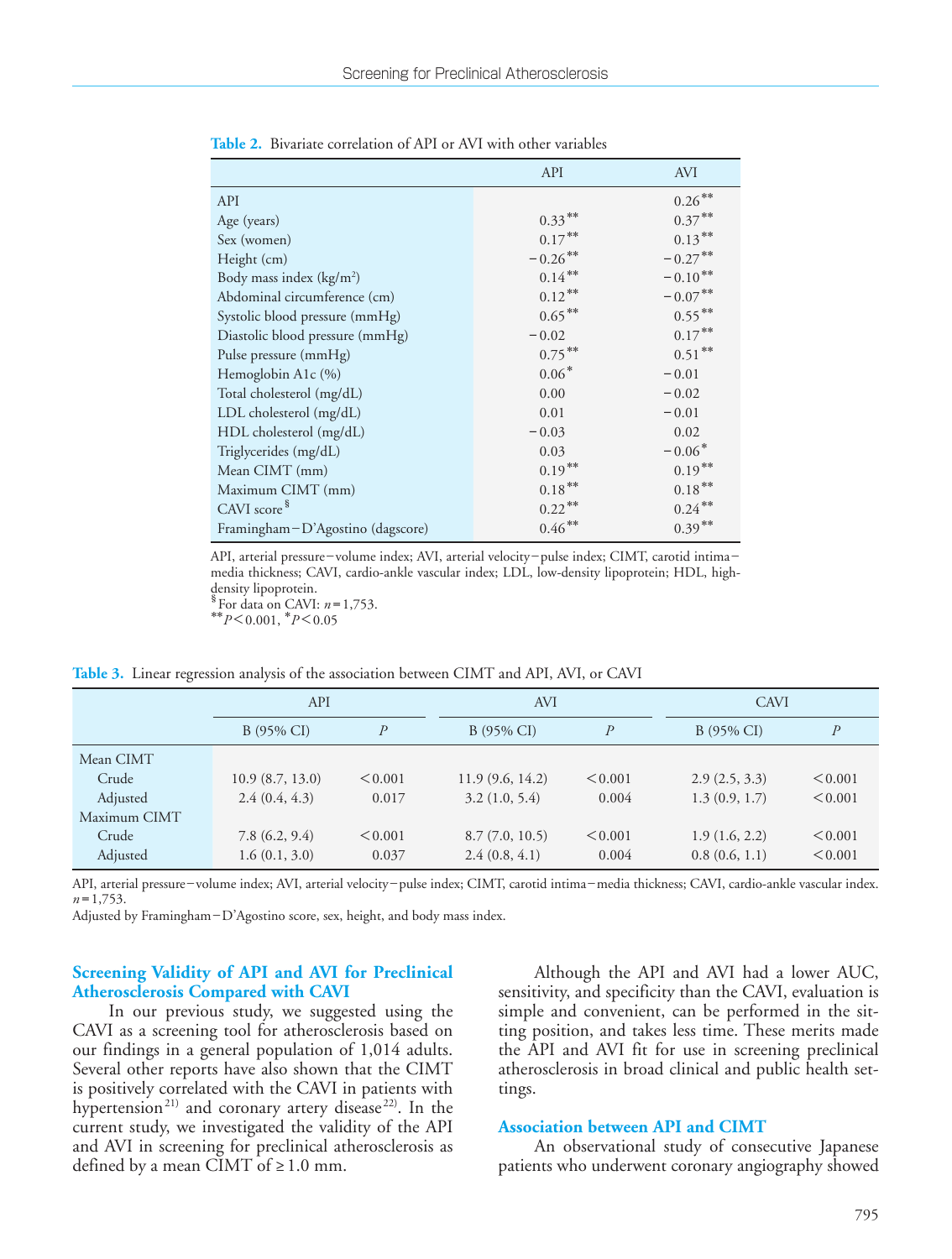

Presence of a mean CIMT of  $\geq 1.0$  mm

|             | Cut-off value | Sensitivity | Specificity | AUC (95% CI)        |
|-------------|---------------|-------------|-------------|---------------------|
| <b>CAVI</b> | 8.9           | 0.72        | 0.68        | $0.71(0.63 - 0.79)$ |
| API         |               | 0.67        | 0.54        | $0.64(0.56 - 0.72)$ |
| AVI         | 29            | 0.67        | 0.54        | $0.60(0.51 - 0.69)$ |

API, arterial pressure–volume index; AVI, arterial velocity–pulse index; CIMT, carotid intima–media thickness; CAVI, cardio-ankle vascular index; AUC, area under the receiver operating characteristic curve; CI, confidence interval.

**Fig. 1.** Receiver operating characteristic curve for predicting a mean CIMT of  $\geq 1.0$  mm using the API, AVI, and CAVI.

that the API was associated with the presence of significant coronary stenosis $12$ . The authors suggested that the API might be associated with the brachial-ankle pulse wave velocity<sup>10)</sup> and that a higher brachial-ankle pulse wave velocity is associated with the development of endothelial dysfunction and serves as a risk factor for coronary artery disease. Because a greater CIMT is a risk factor for coronary artery disease<sup>23)</sup>, the association between the API and mean CIMT in the current study was consistent with the findings of previous studies.

#### **Association between AVI and CIMT**

The AVI can reflect the central arterial stiffness<sup>10</sup>, and the AVI is significantly associated with the central blood pressure  $12, 24, 25$ ). One study showed that increased augmentation of the central blood pressure was associated with the CIMT in patients with type 2

diabetes<sup>26)</sup>. Therefore, we speculated that the association between the AVI and CIMT may share a common background mechanism associated with the central blood pressure.

#### **The Discrepancy in the Correlation of API or AVI with Other Parameters**

The negative correlation of the AVI with the BMI, abdominal circumference, and triglycerides should be explained because these parameters are related to arterial stiffness or atherosclerosis. A discrepancy between the API and AVI in terms of their correlation with BMI, abdominal circumference, and triglycerides was seen in a large-scale cross-sectional study in Japan<sup>14)</sup>, although the correlation coefficient between the AVI and triglycerides was not a negative value but instead was not statistically significant. This might indicate that this discrepancy is based on the theoretical char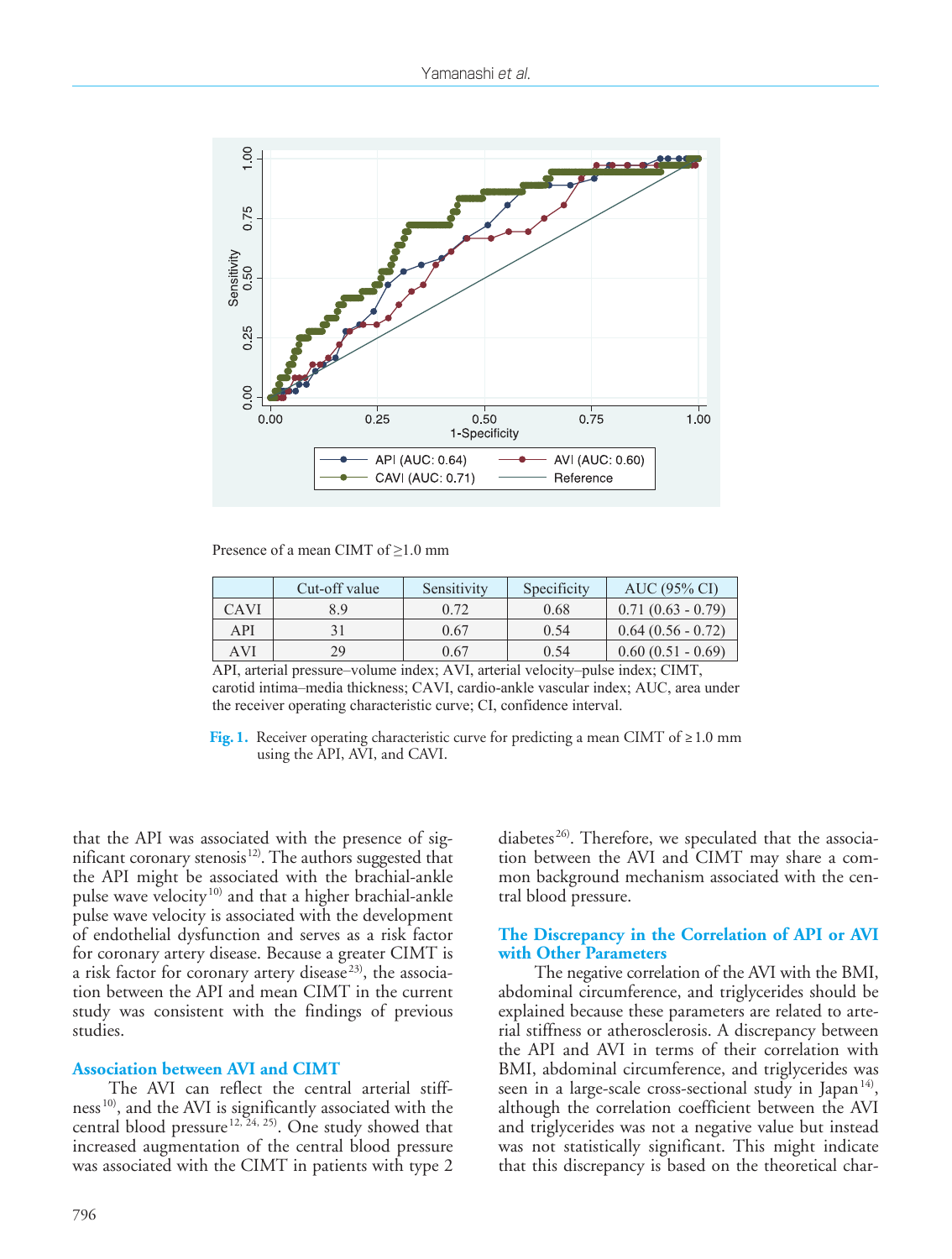acteristic of AVI measurement<sup>24)</sup>. The AVI is derived from the amplitude of oscillometric reflected waveforms. The value of these waveforms is influenced by age and peripheral arterial resistance<sup>24)</sup>. Thus, the AVI is strongly correlated with age $14$ . In the current study, the correlation coefficient between the AVI and age was larger than that between the API and age. We investigated the association between AVI and BMI in the linear regression analysis to determine the presence of a confounding effect by age. Attenuation of the beta coefficient after adjustment for age was found, suggesting the presence of partial confounding  $(B=-0.25,$ *P*<0.001 to B=-0.22, *P*<0.001). However, this does not fully explain the discrepancy.

We observed that the AVI was positively correlated with diastolic blood pressure, while the API was not. A possible explanation is that the API is theoretically derived using the collapsing behavior of the artery<sup>27)</sup>. To derive the API, the slopes of the pressure–volume curve are calculated from the occlusive cuff pressure for pulse pressure and the amplitude of cuff oscillations<sup>10)</sup>. In the present study, the pulse pressure was strongly correlated with the API (correlation coefficient,  $0.75$ ;  $P < 0.001$ ) as well as with the systolic blood pressure (0.65, *P*<0.001). According to the Framingham Heart Study, the diastolic blood pressure generally starts to decline after the age of 50 to 60 years while the pulse pressure continues to steeply rise<sup>28)</sup>. Most of our study participants comprised older people aged  $\geq 60$  years (86%). Consequently, agerelated hemodynamic patterns may affect calculation of the API, but not the AVI.

Further investigation is needed to clarify these differences between the API and AVI.

#### **Limitations**

The main limitation of this study was its crosssectional design, which prevented us from establishing cause– effect relationships.

Another weakness of this study is that only 2.4% of the participants had a mean CIMT of  $\geq 1.0$  mm. However, we treated the mean and maximum CIMT as a continuous variable in the linear regression analysis. We also analyzed the data using a mean CIMT of ≥0.9 mm as the definition of atherosclerosis. The number of cases thus increased to 225 (8.0%), and the AUCs for predicting a mean CIMT of  $\geq 0.9$  mm using the API and AVI were 0.63 (95% confidence interval, 0.58–0.67) and 0.64 (95% confidence interval, 0.59– 0.69), respectively. Therefore, the lower reliability due to the small number of cases (mean CIMT of  $\geq 1.0$ mm) did not seem to bias the results.

## **Conclusion**

The API and AVI showed a positive association with preclinical carotid atherosclerosis independent of the participants' cardiovascular risk. The ability of these indices to predict carotid atherosclerosis is less sensitive than the CAVI in Japanese healthy adults. However, considering the several merits of evaluation using the API and AVI, these methods can be a useful tool to screen people for atherosclerosis.

#### **Acknowledgments**

The work was supported by a Grant-in-Aid for Scientific Research from the Japan Society for the Promotion of Science (25291107). The financial sponsor played no role in the design, execution, analysis and interpretation of data, or writing of the study.

The authors thank Angela Morben, DVM, ELS from Edanz Group (www.edanzediting.com/ac) for editing a draft of this manuscript.

### **Disclosure Statement**

The authors declare no conflict of interest.

#### **References**

- 1) Nezu T, Hosomi N, Aoki S, Matsumoto M: Carotid Intima-Media Thickness for Atherosclerosis. J Atheroscler Thromb 2016; 23: 18-31
- 2) Chambless LE, Heiss G, Folsom AR, Rosamond W, Szklo M, Sharrett AR, Clegg LX: Association of coronary heart disease incidence with carotid arterial wall thickness and major risk factors: the Atherosclerosis Risk in Communities (ARIC) Study, 1987-1993. Am J Epidemiol 1997; 146: 483-494
- 3) Chambless LE, Folsom AR, Clegg LX, Sharrett AR, Shahar E, Nieto FJ, Rosamond WD, Evans G: Carotid wall thickness is predictive of incident clinical stroke: the Atherosclerosis Risk in Communities (ARIC) study. Am J Epidemiol 2000; 151: 478-487
- 4) Bots ML, Hoes AW, Koudstaal PJ, Hofman A, Grobbee DE: Common carotid intima-media thickness and risk of stroke and myocardial infarction: the Rotterdam Study. Circulation 1997; 96: 1432-1437
- 5) O'Leary DH, Polak JF, Kronmal RA, Manolio TA, Burke GL, Wolfson SK Jr: Carotid-artery intima and media thickness as a risk factor for myocardial infarction and stroke in older adults. Cardiovascular Health Study Collaborative Research Group. N Engl J Med 1999; 340: 14-22
- 6) Lorenz MW, Polak JF, Kavousi M, Mathiesen EB, Völzke H, Tuomainen TP, Sander D, Plichart M, Catapano AL, Robertson CM, Kiechl S, Rundek T, Desvarieux M, Lind L, Schmid C, DasMahapatra P, Gao L, Ziegelbauer K, Bots ML, Thompson SG; PROG-IMT Study Group: Car-